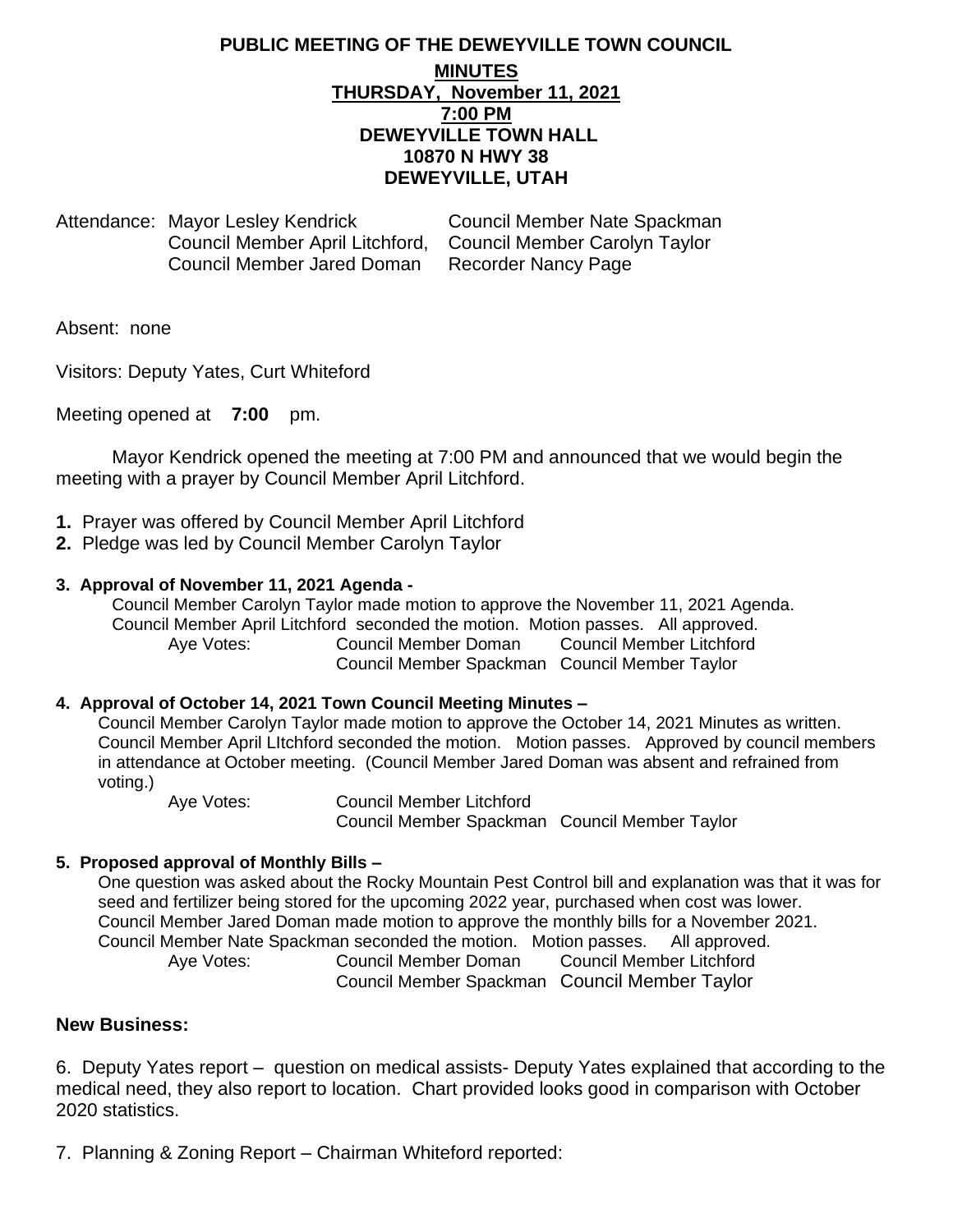- progress of the completion of Phase 1 McMurdie Subdivision as far as drainage, stop signs, streetlights etc., as Jeff & Becky McMurdie are wanting to begin Phase 2 in the McMurdie Subdivision – 14 lots with 1 flag lot all meeting requirements.
- Steve Marble putting a new roof on root cellar, wanting to build on top for storage shed, no power, allowed by P & Z Commission.
- Continuing to work on Code Book- expecting to get it finished by end of December 2021. John Janson will review.
- Business license for Julie Chambers an online business

8. Election Totals – election results were read by Clerk Nancy Page provided by Box Elder County. There were 260 registered voters, 116 ballots cast, 43.08% voting. Mayor Kendrick will fulfill another term with new council members being Nate Spackman and Les Wheatley.

9. Animal Ordinance – Mayor announced that Raelene Eppard has consented to be the town animal control officer once our ordinance is written and approved. She will need a separate holding area for problem dogs for a minimum cost to construct. Her guideline will be according to what restrictions are adopted in adopted animal ordinance. Mayor proposes to take the animal section out of the current P & Z Code book and write it into new ordinance. Mayor asks for council input and would like to have this ordinance written and ready to pass for adoption January 2022.

10. Rocky Mountain Power Donation – town received an \$800 donation to be used on new LED lighting in town hall building and bowery. Recognition to RMP will be posted on facebook and a plaque installed outside.

11. CBEFD Roof Top Fees- fees are needing to be raised; currently \$47 increase to \$100 providing the town can afford this increase out of budget. The fire district was voted for by the citizens, but against financing. May need to raise the current tax rate, we are lowest in the county. Will add to December agenda and will have some better tax numbers to report.

12. Tree Lighting – the first Monday in December, (Dec 6, 2021 at 6:00 PM). Council Member Doman will purchase additional new lights and get them hung on the tree along with the Happy Holiday sign. Council Member Taylor will get hot chocolate and donuts for refreshments.

## **Public Comments:**

No public comments.

# **Council Member Reports:**

**13.** Lesley Kendrick (Town) - read a letter from Hansen & Associates; they are retiring as our current town engineering firm at end of this year. All former records retained by HAI will be available to town. We will be looking for someone to replace these services..

**14**. Nate Spackman (Water) – residents living near Hansen's pond have been having some water drainage issues so they have contacted the state and the state is hiring Val Kotter to clean out the drains. **15.** Jared Doman – (Park) – nothing to report.